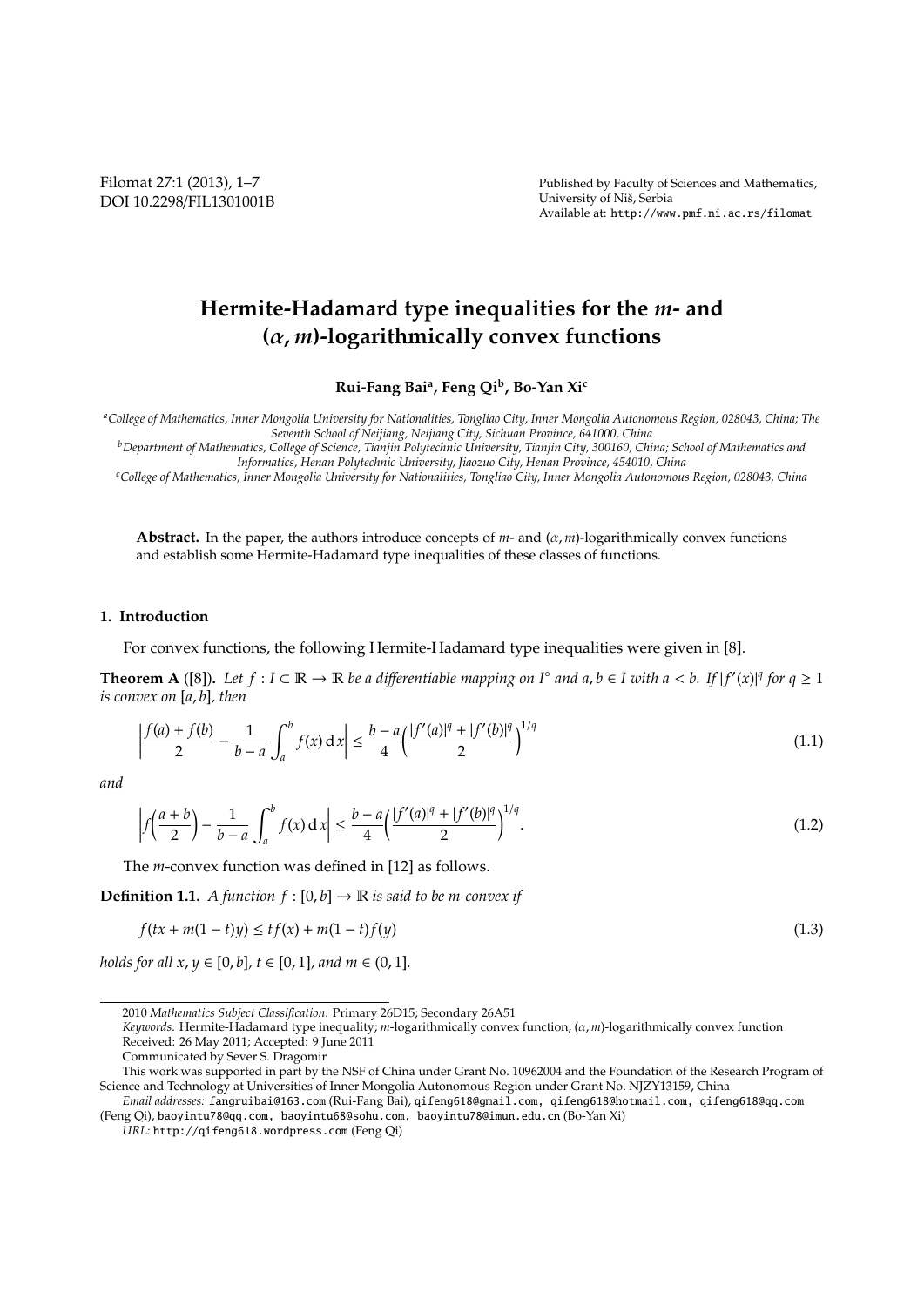In [1, p. 48, Theorem 2] and [2], the following Hermite-Hadamard type inequality for *m*-convex functions was proved.

**Theorem B.** *Let*  $f$  :  $[0, \infty)$  →  $\mathbb R$  *be m-convex and m* ∈  $(0, 1]$ *. If*  $f$  ∈  $L([a, b])$  *for*  $0 \le a < b < \infty$ *, then* 

$$
\frac{1}{b-a} \int_{a}^{b} f(x) dx \le \min\left\{\frac{f(a) + mf(b/m)}{2}, \frac{mf(a/m) + f(b)}{2}\right\}.
$$
 (1.4)

The  $(\alpha, m)$ -convex function was defined in [7] as follows.

**Definition 1.2.** *A function*  $f : [0, b] \rightarrow \mathbb{R}$  *is said to be*  $(\alpha, m)$ *-convex if* 

$$
f(tx + m(1-t)y) \le t^{\alpha} f(x) + m(1-t^{\alpha}) f(y)
$$
\n(1.5)

*is valid for all x, y*  $\in$  [0, *b*], *t*  $\in$  [0, 1], *and*  $(\alpha, m) \in$  (0, 1]  $\times$  (0, 1].

For (α, *m*)-convex functions, the following Hermite-Hadamard type inequalities appeared in [5].

**Theorem C** ([5, Theorem 2.2]). Let  $I \supset [0, \infty)$  be an open real interval and let  $f : I \to \mathbb{R}$  be a differentiable function on I such that  $f' \in L([a, b])$  for  $0 \le a < b < \infty$ . If  $|f'(x)|^q$  is m-convex on [a, b] for some given numbers  $m \in (0, 1]$ *and*  $q \in [1, \infty)$ *, then* 

$$
\left| f\left(\frac{a+b}{2}\right) - \frac{1}{b-a} \int_a^b f(x) \, dx \right| \le \frac{b-a}{4} \min\left\{ \left( \frac{|f'(a)|^q + m|f'(b/m)|^q}{2} \right)^{1/q}, \left( \frac{m|f'(a/m)|^q + |f'(b)|^q}{2} \right)^{1/q} \right\}.
$$
 (1.6)

**Theorem D** ([5, Theorem 3.1]). Let *I* ⊃ [0, ∞) *be an open real interval and let*  $f : I \to \mathbb{R}$  *be a differentiable function* on I such that  $f' \in L([a,b])$  for  $0 \le a < b < \infty$ . If  $|f'(x)|^q$  is  $(\alpha, m)$ -convex on  $[a,b]$  for  $(\alpha,m) \in (0,1] \times (0,1]$  and *q* ∈ [1, ∞)*, then*

$$
\left| \frac{f(a) + f(b)}{2} - \frac{1}{b - a} \int_{a}^{b} f(x) dx \right| \le \frac{b - a}{2} \left( \frac{1}{2} \right)^{1 - 1/q} \times \min \left\{ \left[ v_1 | f'(a)|^q + v_2 m \right] f' \left( \frac{b}{m} \right) \right\}^{q} \left| \int_{a}^{1/q} \left[ v_2 m \right] f' \left( \frac{a}{m} \right) \right\}^{q} + v_1 | f'(b)|^q \right\}^{1/q}, \quad (1.7)
$$

*where*

$$
v_1 = \frac{1}{(\alpha+1)(\alpha+2)} \left( \alpha + \frac{1}{2^{\alpha}} \right) \quad \text{and} \quad v_2 = \frac{1}{(\alpha+1)(\alpha+2)} \left( \frac{\alpha^2 + \alpha + 2}{2} - \frac{1}{2^{\alpha}} \right). \tag{1.8}
$$

The aim of this paper is to introduce concepts of *m*- and (α, *m*)-logarithmically convex functions, and then to present some Hermite-Hadamard type inequalities for them.

# **2. Definitions and lemmas**

Firstly we introduce concepts of  $m$ - and  $(\alpha, m)$ -logarithmically convex functions.

**Definition 2.1.** *A function*  $f : [0, b] \rightarrow (0, \infty)$  *is said to be m-logarithmically convex if the inequality* 

$$
f(tx + m(1-t)y) \le [f(x)]^t [f(y)]^{m(1-t)}
$$
\n(2.1)

*holds for all*  $x, y \in [0, b]$ *,*  $m \in (0, 1]$ *, and*  $t \in [0, 1]$ *.* 

Obviously, if putting *m* = 1 in Definition 2.1, then *f* is just the ordinary logarithmically convex function on [0, *b*].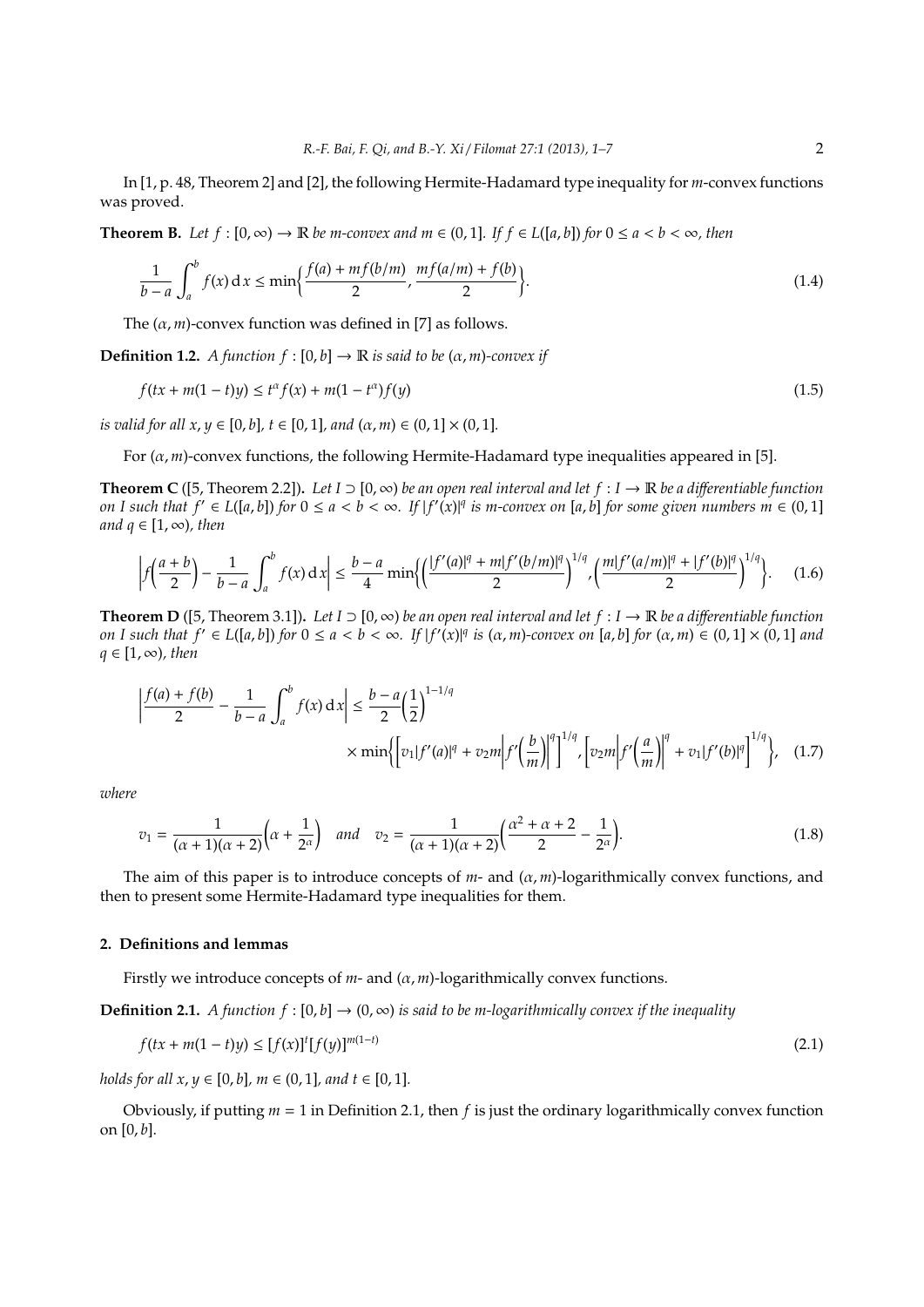**Definition 2.2.** *A function*  $f : [0, b] \rightarrow (0, \infty)$  *is said to be*  $(\alpha, m)$ *-logarithmically convex if* 

$$
f(tx + m(1-t)y) \le [f(x)]^{t^{n}} [f(y)]^{m(1-t^{n})}
$$
\n(2.2)

*holds for all x, y*  $\in$  [0*, b*]*,* ( $\alpha$ *, m*)  $\in$  (0*,* 1]  $\times$  (0*,* 1]*, and t*  $\in$  [0*,* 1]*.* 

Clearly, when taking  $\alpha = 1$  in Definition 2.2, then *f* becomes the standard *m*-logarithmically convex function on [0, *b*].

Secondly, we recite the following lemmas which will be used in proofs of our main results.

**Lemma 2.1** ([3]). Let  $f: I \subset \mathbb{R} \to \mathbb{R}$  be a differentiable mapping on  $I^\circ$  and  $a, b \in I$  with  $a < b$ . If  $f' \in L([a, b])$ , then

$$
\frac{f(a) + f(b)}{2} - \frac{1}{b-a} \int_{a}^{b} f(x) dx = \frac{b-a}{2} \int_{0}^{1} (1 - 2t) f'(ta + (1 - t)b) dt.
$$
 (2.3)

**Lemma 2.2** ([4]). Let  $f: I \subset \mathbb{R} \to \mathbb{R}$  be a differentiable mapping on  $I^\circ$  and  $a, b \in I$  with  $a < b$ . If  $f' \in L([a, b])$ , then

$$
f\left(\frac{a+b}{2}\right) - \frac{1}{b-a} \int_a^b f(x) \, dx = (b-a) \left[ \int_0^{1/2} tf'(ta + (1-t)b) \, dt + \int_{1/2}^1 (1-t)f'(ta + (1-t)b) \, dt \right]. \tag{2.4}
$$

## **3. Hermite-Hadamard type inequalities**

In this section, we will present several Hermite-Hadamard type inequalities for the *m*- and (α, *m*) logarithmically convex functions.

**Theorem 3.1.** *Let I* ⊃ [0, ∞) *be an open real interval and let*  $f : I \to (0, \infty)$  *be a differentiable function on I such that*  $f' \in L([a,b])$  for  $0 \le a < b < \infty$ . If  $|f'(x)|^q$  is  $(\alpha,m)$ -logarithmically convex on  $\left[0,\frac{b}{m}\right]$  for  $(\alpha,m) \in (0,1] \times (0,1]$ , then

$$
\left|\frac{f(a) + f(b)}{2} - \frac{1}{b-a}\int_{a}^{b} f(x) dx\right| \le \frac{b-a}{2} \left(\frac{1}{2}\right)^{1-1/q} \left|f'\left(\frac{b}{m}\right)\right|^{m} [E_1(\alpha, m, q)]^{1/q}
$$
(3.1)

*is valid for*  $q \geq 1$ *, where* 

$$
\mu = \frac{|f'(a)|}{|f'(b/m)|^m}, \quad E_1(\alpha, m, q) = \begin{cases} \frac{1}{2}, & \mu = 1, \\ F_1(\mu, \alpha q), & \mu < 1, \\ \mu^{(1-\alpha)q} F_1(\mu, \alpha q), & \mu > 1, \end{cases}
$$
(3.2)

*and*

$$
F_1(u,v) = \frac{1}{v^2 \ln^2 u} \Big[ v(u^v - 1) \ln u - 2(u^{v/2} - 1)^2 \Big] \tag{3.3}
$$

*for*  $u, v > 0$  *and*  $u \neq 1$ *.* 

*Proof.* When  $q > 1$ , by Definition 2.2, Lemma 2.1, and Hölder inequality, we have

$$
\left| \frac{f(a) + f(b)}{2} - \frac{1}{b - a} \int_{a}^{b} f(x) dx \right| = \frac{b - a}{2} \left| \int_{0}^{1} (1 - 2t) f'(ta + (1 - t)b) dt \right|
$$
  

$$
\leq \frac{b - a}{2} \left( \int_{0}^{1} |1 - 2t| dt \right)^{1 - 1/q} \left( \int_{0}^{1} |1 - 2t||f'(ta + (1 - t)b)|^{q} dt \right)^{1/q}
$$
  

$$
\leq \frac{b - a}{2} \left( \frac{1}{2} \right)^{1 - 1/q} \left| f' \left( \frac{b}{m} \right) \right|^{m} \left( \int_{0}^{1} |1 - 2t| \mu^{qt^{a}} dt \right)^{1/q}.
$$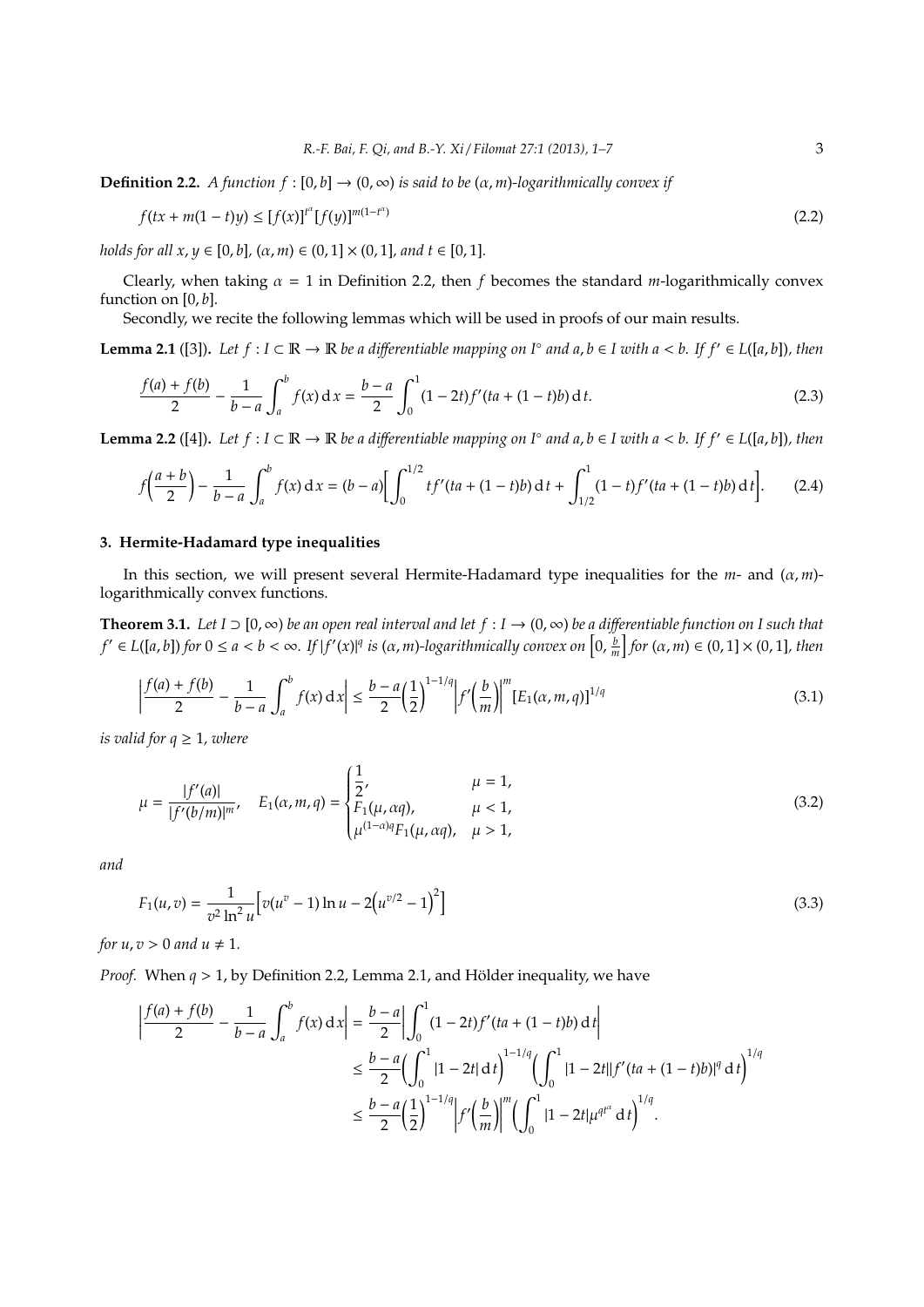For  $\mu = 1$ , we have

$$
\int_0^1 |1 - 2t| \mu^{qt^{\alpha}} dt = \int_0^1 |1 - 2t| dt = \frac{1}{2}
$$

For  $\mu < 1$ , we have  $\mu^{q t^{\alpha}} \leq \mu^{\alpha q t}$ , thereby

$$
\int_0^1 |1 - 2t| \mu^{q t^{\alpha}} dt \le \int_0^1 |1 - 2t| \mu^{\alpha q t} dt = \frac{\alpha q \mu^{\alpha q} \ln \mu - \alpha q \ln \mu - 2 \mu^{\alpha q} + 4 \mu^{\alpha q/2} - 2}{\alpha^2 q^2 \ln^2 \mu}.
$$

.

For  $\mu > 1$ , we have  $\mu^{qt^{\alpha}} \leq \mu^{q(\alpha t + 1 - \alpha)}$ , thereby

$$
\int_0^1 |1-2t| \mu^{q t^{\alpha}} \, \mathrm{d}t \leq \mu^{q(1-\alpha)} \int_0^1 |1-2t| \mu^{\alpha q t} \, \mathrm{d}t = \mu^{q(1-\alpha)} \frac{\alpha q \mu^{\alpha q} \ln \mu - \alpha q \ln \mu - 2 \mu^{\alpha q} + 4 \mu^{\alpha q/2} - 2}{\alpha^2 q^2 \ln^2 \mu}.
$$

Thus, the inequality (3.1) follows.

When  $q = 1$ , we have

$$
\left| \frac{f(a) + f(b)}{2} - \frac{1}{b - a} \int_{a}^{b} f(x) dx \right| = \frac{b - a}{2} \left| \int_{0}^{1} (1 - 2t) f'(ta + (1 - t)b) dt \right|
$$
  

$$
\leq \frac{b - a}{2} \int_{0}^{1} |1 - 2t||f'(a)|^{t^{n}} \left| f'(\frac{b}{m}) \right|^{m(1 - t^{n})} dt \leq \frac{b - a}{2} \left| f'(\frac{b}{m}) \right|^{m} E_{1}(\alpha, m, q).
$$

The proof of Theorem 3.1 is complete.  $\square$ 

**Corollary 3.2.** Let  $I \supset [0,\infty)$  be an open real interval and let  $f: I \to (0,\infty)$  be a differentiable function on I such that  $f' \in L([a,b])$  for  $0 \le a < b < \infty$ . If  $|f'(x)|^q$  is m-logarithmically convex on  $\left[0,\frac{b}{m}\right]$  for some given numbers  $m \in (0,1]$ , *then*

$$
\left|\frac{f(a) + f(b)}{2} - \frac{1}{b-a}\int_{a}^{b} f(x) dx\right| \le \frac{b-a}{2} \left(\frac{1}{2}\right)^{1-1/q} \left|f'\left(\frac{b}{m}\right)\right|^{m} [E_1(1, m, q)]^{1/q}
$$
(3.4)

*holds for*  $q \geq 1$ *, where*  $E_1$  *is defined as in Theorem 3.1.* 

**Theorem 3.3.** Let *I* ⊃ [0, ∞) *be an open real interval and let*  $f: I \to (0, \infty)$  *be a differentiable function on I such that*  $f' \in L([a,b])$  for  $0 \le a < b < \infty$ . If  $|f'(x)|^q$  is  $(\alpha,m)$ -logarithmically convex on  $\left[0,\frac{b}{m}\right]$  for  $(\alpha,m) \in (0,1] \times (0,1]$ , then

$$
\left| f\left(\frac{a+b}{2}\right) - \frac{1}{b-a} \int_a^b f(x) dx \right| \le \frac{b-a}{4} \left(\frac{1}{2}\right)^{1-3/q} \left| f'\left(\frac{b}{m}\right) \right|^m E_2(\alpha, m, q) \tag{3.5}
$$

*is valid for*  $q \geq 1$ *, where*  $\mu$  *is defined by* (3.2) *and* 

$$
E_2(\alpha, m, q) = \begin{cases} 2\left(\frac{1}{8}\right)^{1/q}, & \mu = 1\\ [F_2(\mu, \alpha q)]^{1/q} + [F_3(\mu, \alpha q)]^{1/q}, & 0 < \mu < 1\\ \mu^{1-\alpha} \Big\{ [F_2(\mu, \alpha q)]^{1/q} + [F_3(\mu, \alpha q)]^{1/q} \Big\}, & \mu > 1 \end{cases}
$$
(3.6)

*with*

$$
F_2(u,v) = \frac{1}{v^2 \ln^2 u} \left( \frac{v}{2} u^{v/2} \ln u - u^{v/2} + 1 \right) \quad \text{and} \quad F_3(u,v) = \frac{1}{v^2 \ln^2 u} \left( u^v - \frac{v}{2} u^{v/2} \ln u - u^{v/2} \right) \tag{3.7}
$$

*for*  $u, v > 0$  *and*  $u \neq 1$ *.*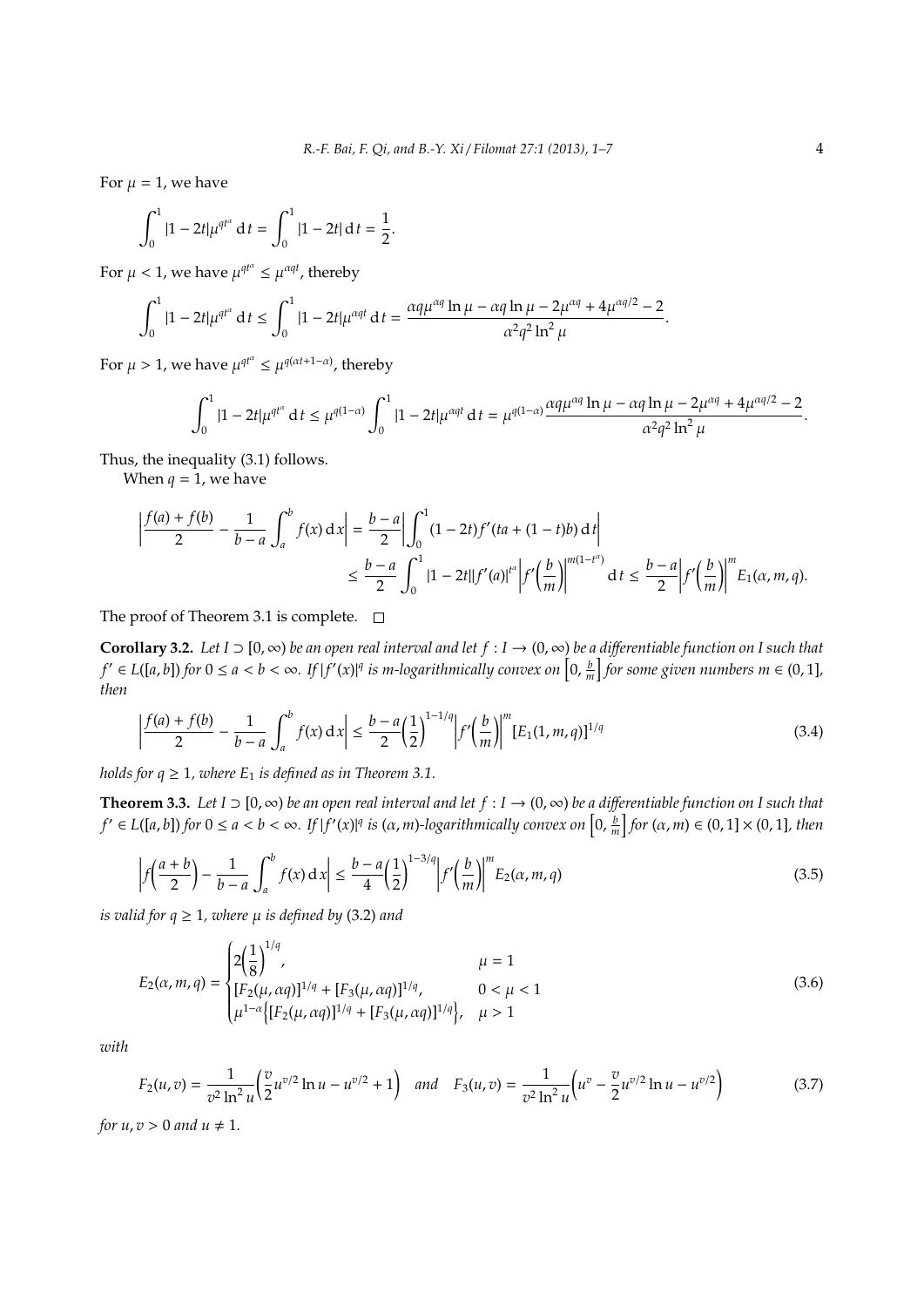*Proof.* When  $q > 1$ , by Definition 2.2, Lemma 2.2, and Hölder inequality yield

$$
\left| f\left(\frac{a+b}{2}\right) - \frac{1}{b-a} \int_{a}^{b} f(x) dx \right| \le (b-a) \left[ \int_{0}^{1/2} t |f'(ta + (1-t)b)| dt + \int_{1/2}^{1} (1-t) |f'(ta + (1-t)b)| dt \right]
$$
  
\n
$$
\le \frac{b-a}{4} \left( \frac{1}{2} \right)^{1-3/q} \left\{ \left[ \int_{0}^{1/2} t |f'(a)|^{qt^{a}} \right| f'\left(\frac{b}{m}\right) \right\}^{mq(1-t^{a})} dt \right\}^{1/q} + \left[ \int_{1/2}^{1} (1-t) |f'(a)|^{qt^{a}} \left| f'\left(\frac{b}{m}\right) \right|^{mq(1-t^{a})} dt \right]^{1/q}
$$
  
\n
$$
= \frac{b-a}{4} \left( \frac{1}{2} \right)^{1-3/q} \left| f'\left(\frac{b}{m}\right) \right|^{m} \left\{ \left( \int_{0}^{1/2} t \mu^{qt^{a}} dt \right)^{1/q} + \left[ \int_{1/2}^{1} (1-t) \mu^{qt^{a}} dt \right]^{1/q} \right\}.
$$

If  $\mu = 1$ , we have

$$
\left(\int_0^{1/2} t\mu^{qt^{\alpha}} dt\right)^{1/q} + \left[\int_{1/2}^1 (1-t)\mu^{qt^{\alpha}} dt\right]^{1/q} = 2\left(\frac{1}{8}\right)^{1/q}
$$

If  $\mu$  < 1, we obtain

$$
\begin{split} \left(\int_0^{1/2} t \mu^{q t^{\alpha}} \,\mathrm{d} \, t\right)^{1/q} + \left[\int_{1/2}^1 (1-t) \mu^{q t^{\alpha}} \,\mathrm{d} \, t\right]^{1/q} &\leq \left(\int_0^{1/2} t \mu^{\alpha q t} \,\mathrm{d} \, t\right)^{1/q} + \left[\int_{1/2}^1 (1-t) \mu^{\alpha q t} \,\mathrm{d} \, t\right]^{1/q} \\ &= \left[\frac{1}{\alpha^2 q^2 \ln^2 \mu} \left(\frac{\alpha q}{2} \mu^{\alpha q/2} \ln \mu - \mu^{\alpha q/2} + 1\right)\right]^{1/q} + \left[\frac{1}{\alpha^2 q^2 \ln^2 \mu} \left(\mu^{\alpha q} - \frac{\alpha q}{2} \mu^{\alpha q} \ln \mu - \mu^{\alpha q/2}\right)\right]^{1/q}. \end{split}
$$

.

If  $\mu > 1$ , then

$$
\begin{split} \biggl(\int_{0}^{1/2} t\mu^{q t^{\alpha}}\,\mathrm{d}\,t\biggr)^{1/q} + \biggl[\int_{1/2}^{1}(1-t)\mu^{q t^{\alpha}}\,\mathrm{d}\,t\biggr]^{1/q} &\leq \biggl(\int_{0}^{1/2} t\mu^{q(\alpha t+1-\alpha)}\,\mathrm{d}\,t\biggr)^{1/q} + \biggl[\int_{1/2}^{1}(1-t)\mu^{q(\alpha t+1-\alpha)}\,\mathrm{d}\,t\biggr]^{1/q} \\ &= \mu^{1-\alpha}\biggl\{\biggl[\frac{1}{\alpha^2q^2\ln^2\mu}\biggl(\frac{\alpha q}{2}\mu^{\alpha q/2}\ln\mu-\mu^{\alpha q/2}+1\biggr)\biggr]^{1/q} + \biggl[\frac{1}{\alpha^2q^2\ln^2\mu}\biggl(\mu^{\alpha q}-\frac{\alpha q}{2}\mu^{\alpha q}\ln\mu-\mu^{\alpha q/2}\biggr)\biggr]^{1/q}\biggr\}. \end{split}
$$

Thus, the inequality (3.5) follows.

When  $q = 1$ , we have

$$
\left| f\left(\frac{a+b}{2}\right) - \frac{1}{b-a} \int_{a}^{b} f(x) dx \right| \leq \frac{b-a}{2} \Big[ \int_{0}^{1/2} t |f'(ta + (1-t)b)| dt + \int_{1/2}^{1} (1-t) |f'(ta + (1-t)b)| dt \Big]
$$
  

$$
\leq (b-a) \Big[ \int_{0}^{1/2} t |f'(a)|^{t^{a}} \Big| f'\Big(\frac{b}{m}\Big) \Big|^{m(1-t^{a})} dt + \int_{1/2}^{1} (1-t) |f'(a)|^{t^{a}} \Big| f'\Big(\frac{b}{m}\Big) \Big|^{m(1-t^{a})} dt \Big]
$$
  

$$
\leq (b-a) \Big| f'\Big(\frac{b}{m}\Big) \Big|^{m} E_{2}(\alpha, m, 1).
$$

This completes the proof of Theorem 3.3.  $\Box$ 

**Corollary 3.4.** *Let I* ⊃ [0, ∞) *be an open real interval and let f* : *I* → (0, ∞) *be a di*ff*erentiable function on I such that*  $f'\in L([a,b])$  for  $0\leq a < b < \infty$ . If  $|f'(x)|^q$  is m-logarithmically convex on  $\left[0,\frac{b}{m}\right]$  for some given numbers  $m\in (0,1]$ , *then*

$$
\left| f\left(\frac{a+b}{2}\right) - \frac{1}{b-a} \int_{a}^{b} f(x) \, dx \right| \le \frac{b-a}{4} \left( \frac{1}{2} \right)^{1-3/q} \left| f'\left(\frac{b}{m}\right) \right|^{m} E_2(1, m, q) \tag{3.8}
$$

*holds for*  $q \geq 1$ *, where*  $E_2$  *is defined as in Theorem 3.3.*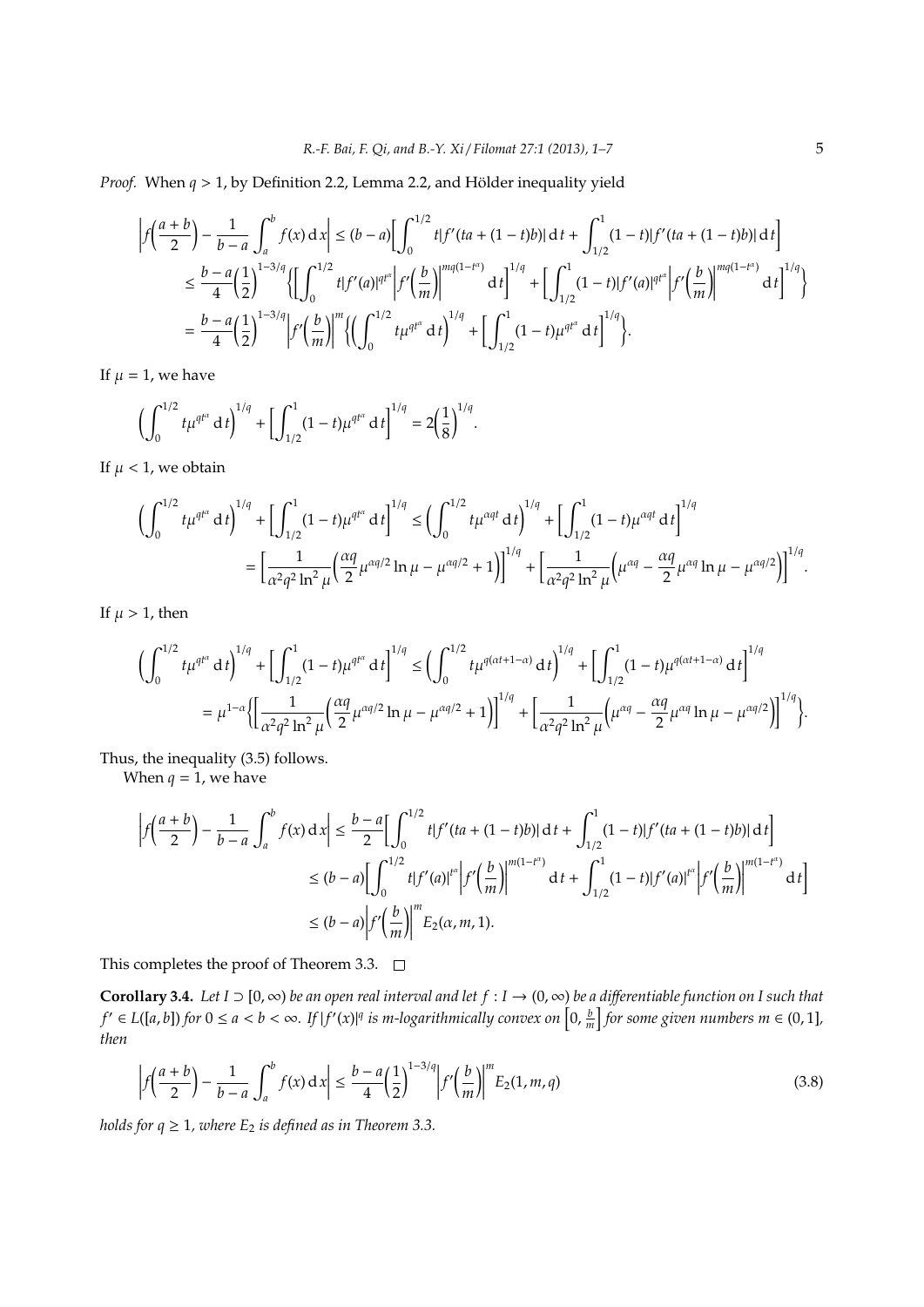**Theorem 3.5.** *Let*  $f, g : [0, \infty) \to (0, \infty)$  *such that*  $f, g \in L([a, b])$  *for*  $0 \le a < b < \infty$ *. If*  $f(x)$  *is*  $(\alpha, m_1)$ *logarithmically convex and g*(x) *is* ( $\alpha$ ,  $m_2$ )-logarithmically convex on [0,  $\frac{b}{m_i}$ ] for ( $\alpha$ ,  $m_i$ )  $\in$  (0, 1]  $\times$  (0, 1] and  $i = 1, 2,$ *then*

$$
\frac{1}{b-a} \int_{a}^{b} f(x)g(x) dx \le (b-a) \Big[ f\Big(\frac{b}{m_1}\Big) \Big]^{m_1} \Big[ g\Big(\frac{b}{m_2}\Big) \Big]^{m_2} E_3(\alpha), \tag{3.9}
$$

*where*

$$
\eta = f(a)g(a) \Big[ f\Big(\frac{b}{m_1}\Big) \Big]^{-m_1} \Big[ g\Big(\frac{b}{m_2}\Big) \Big]^{-m_2} \quad \text{and} \quad E_3(\alpha) = \begin{cases} 1, & \eta = 1, \\ \frac{\eta^{\alpha} - 1}{\alpha \ln \eta}, & 0 < \eta < 1, \\ \frac{\eta^{1-\alpha}(\eta^{\alpha} - 1)}{\alpha \ln \eta}, & \eta > 1. \end{cases} \tag{3.10}
$$

*Proof.* The  $(\alpha, m)$ -logarithmic convexity of  $f(x)$  and  $q(x)$  yields

$$
f\left(ta + m_1(1-t)\left(\frac{b}{m_1}\right)\right) \le [f(a)]^{t^{\alpha}} \bigg[f\left(\frac{b}{m_1}\right)\bigg]^{m_1(1-t^{\alpha})} \quad \text{and} \quad g\left(ta + m_2(1-t)\left(\frac{b}{m_2}\right)\right) \le [g(a)]^{t^{\alpha}} \bigg[g\left(\frac{b}{m_2}\right)\bigg]^{m_2(1-t^{\alpha})},
$$

from which it follows that

$$
\int_{a}^{b} f(x)g(x) dx = (b-a) \int_{0}^{1} f(ta+1-tb)g(ta+1-tb) dt
$$
  
\n
$$
\le (b-a) \int_{0}^{1} [f(a)]^{t^{n}} [g(a)]^{t^{n}} [f(\frac{b}{m_{1}})]^{m_{1}(1-t^{n})} [g(\frac{b}{m_{2}})]^{m_{2}(1-t^{n})} dt
$$
  
\n
$$
= (b-a) [f(\frac{b}{m_{1}})]^{m_{1}} [g(\frac{b}{m_{2}})]^{m_{2}} \int_{0}^{1} \{f(a)g(a)[f(\frac{b}{m_{1}})]^{m_{1}} [g(\frac{b}{m_{2}})]^{m_{2}} \}^{t^{n}} dt.
$$

When  $\eta = 1$ , we have  $\int_0^1 \eta^{t^{\alpha}} dt = 1$ . When  $\eta < 1$ , we have

$$
\int_0^1 \eta^{t^{\alpha}} dt \le \int_0^1 \eta^{\alpha t} dt = \frac{\eta^{\alpha} - 1}{\alpha \ln \eta}.
$$

When  $\eta > 1$ , we have

$$
\int_0^1 \eta^{t^{\alpha}} dt \le \int_0^1 \eta^{\alpha t + 1 - \alpha} dt = \frac{\eta^{1 - \alpha}(\eta^{\alpha} - 1)}{\alpha \ln \eta}.
$$

Theorem 3.5 is thus proved.  $\square$ 

**Corollary 3.6.** *Let*  $f, g : [0, \infty) \to (0, \infty)$  *such that*  $f \cdot g \in L([a, b])$  *for*  $0 \le a < b < \infty$ *. If*  $f(x)$  *is m*<sub>1</sub>*-logarithmically convex and g*(x) *is m*<sub>2</sub>-logarithmically convex on [0,  $\frac{b}{m_i}$ ] for  $i = 1, 2$  and some given numbers  $m_1, m_2 \in (0, 1]$ , then

$$
\frac{1}{b-a} \int_{a}^{b} f(x)g(x) dx \le (b-a) \Big[ f\Big(\frac{b}{m_1}\Big) \Big]^{m_1} \Big[ g\Big(\frac{b}{m_2}\Big) \Big]^{m_2} E_3(1), \tag{3.11}
$$

*where E*<sup>3</sup> *is defined as in Theorem 3.5.*

**Corollary 3.7.** Let  $f, g : [0, \infty) \rightarrow (0, \infty)$  such that  $f \cdot g \in L([a, b])$  for  $0 \le a < b < \infty$ . If  $f(x)$  and  $g(x)$  are  $(\alpha, m)$ -logarithmically convex on  $\left[0, \frac{b}{m}\right]$  for  $(\alpha, m) \in (0, 1] \times (0, 1]$ , then

$$
\frac{1}{b-a} \int_{a}^{b} f(x)g(x) dx \le (b-a) \left[ f\left(\frac{b}{m}\right)g\left(\frac{b}{m}\right) \right]^{m} E_{3}(a), \tag{3.12}
$$

*where E*<sup>3</sup> *is defined as in Theorem 3.5.*